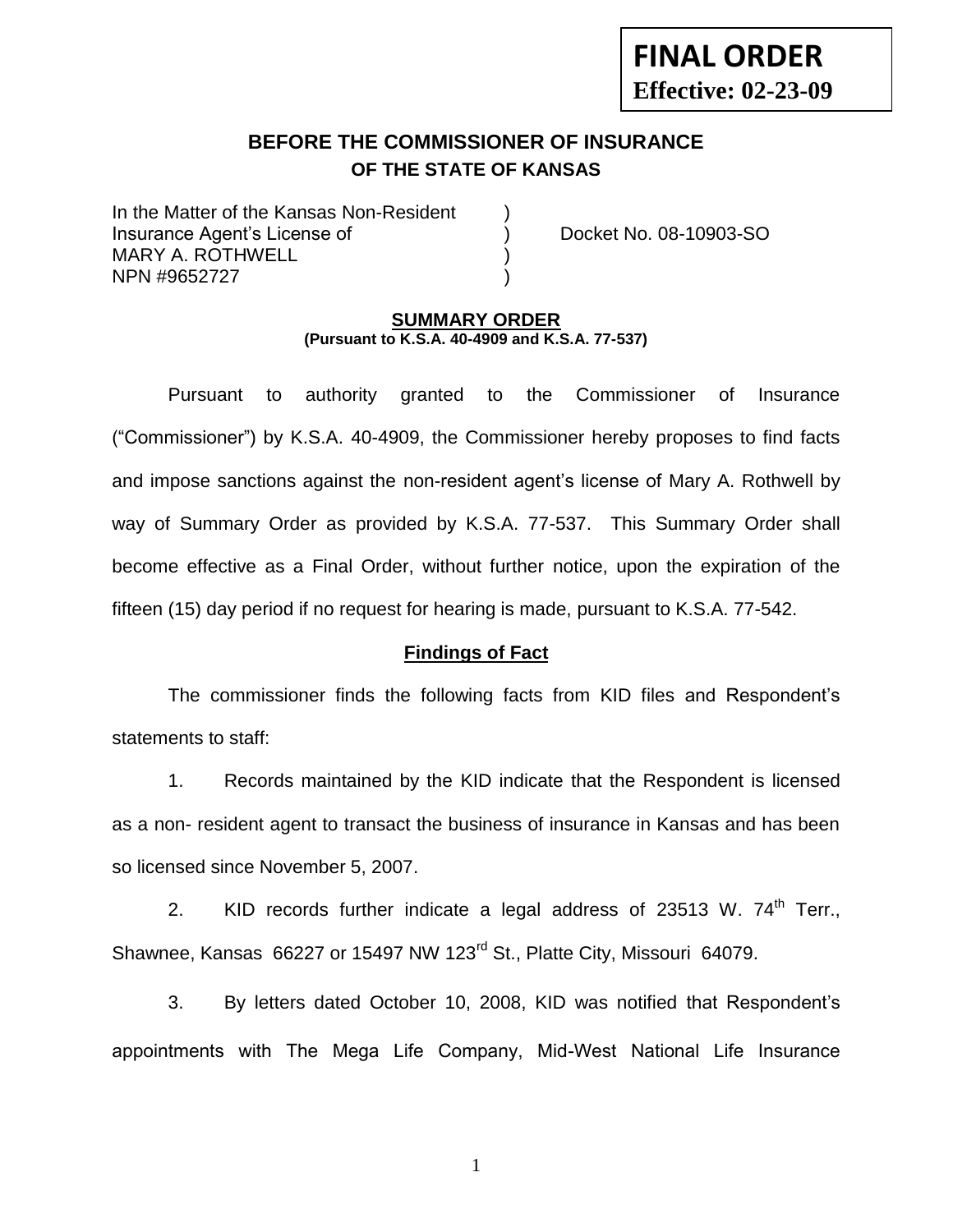Company of Tennessee and Chesapeake were terminated for cause because of improper business practices.

4. KID wrote to Respondent at both above listed addresses on December 10, 2008 and requested a response. Each of the letters were returned with stickers stating

"Moved Left No Address Unable to Forward Return to Sender."

### **Applicable Law**

5. K.S.A. 40-4909(a) provides, in relevant part:

"The commissioner may deny, suspend, revoke or refuse renewal of any license issued under this act if the commissioner finds that the applicant or license holder has: (2) Violated: (A) Any provision of chapter 40 of the Kansas Statutes Annotated, and amendments thereto, or any rule and regulation promulgated hereunder (see also 40-4204(1). . .(8) Used any fraudulent, coercive, or dishonest practice, or demonstrated any incompetence, untrustworthiness, or financial irresponsibility in the conduct of business in this state or elsewhere. . .." K.S.A. 40-4909(a).

6. The Commissioner may revoke any license issued under the Insurance

Agents Licensing Act if the Commissioner finds that the interests of the insurer or the

insurable interests of the public are not properly served under such license. K.S.A. 40-

4909(b).

7. Each agent is required to notify KID within 30 days of changing residence

address. K.A.R. 40-7-9(f).

### **Conclusions of Law**

8. The Commissioner has jurisdiction over Respondent as well as the subject

matter of this proceeding, and such proceeding is held in the public interest.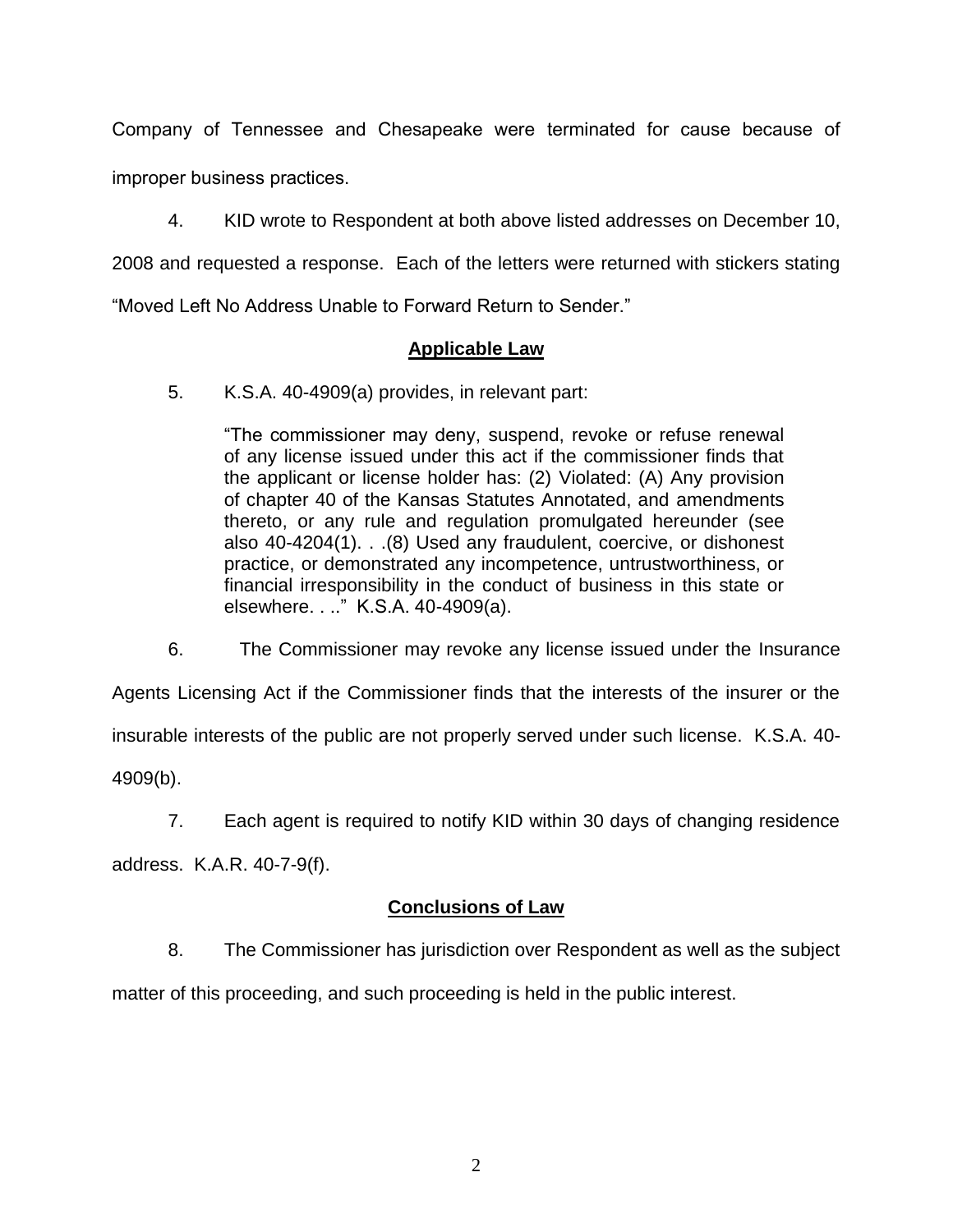The Commissioner finds, based on the facts contained in paragraphs 3 and 4, that Respondent has demonstrated incompetence, untrustworthiness, or financial irresponsibility in the conduct of business.

9. Based on the Respondent's conduct which was reported by the three companies, as well as the failure to keep KID informed as to the true residence address, the Commissioner concludes that sufficient grounds exist for the revocation of Respondent's insurance agent's license pursuant to K.S.A. 2004 Supp. 40-4909(b) because such license is not properly serving the interests of the insurer and the insurable interests of the public.

10. Based on the facts and circumstances set forth herein, it appears that the use of summary proceedings in this matter is appropriate, in accordance with the provisions set forth in K.S.A. 77-537(a), in that the use of summary proceedings does not violate any provision of the law and the protection of the public interest does not require the KID to give notice and opportunity to participate to persons other than Mary A. Rothwell.

**IT IS THEREFORE ORDERED BY THE COMMISSIONER OF INSURANCE THAT** the Kansas non-resident insurance agent's license of Mary A. Rothwell is hereby **REVOKED. It is further ordered,** that Mary A. Rothwell shall **CEASE and DESIST** from the sale, solicitation, or negotiation of insurance and/or receiving compensation deriving from the sale, solicitation, or negotiation of insurance conducted after the effective date of this order.

3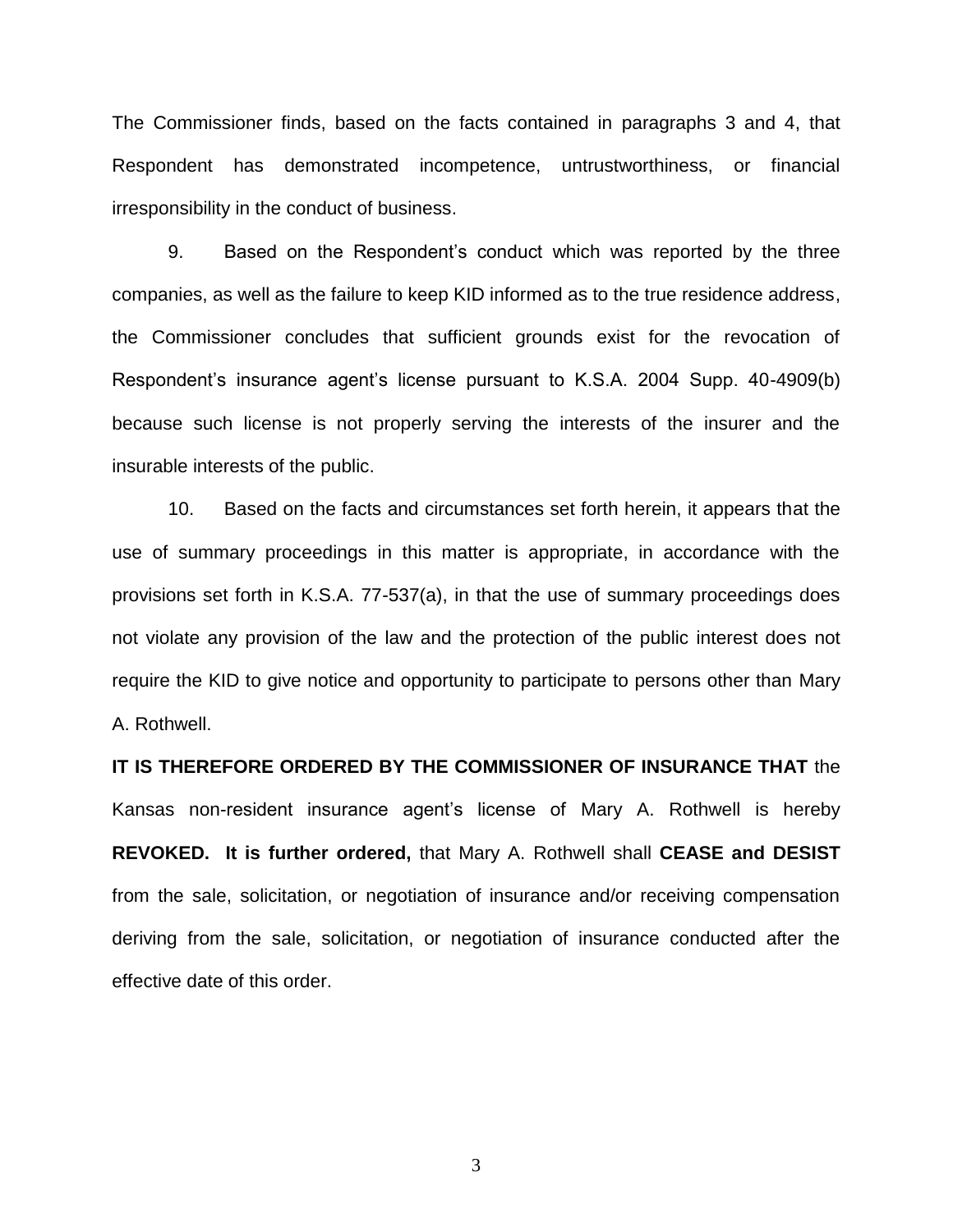#### **NOTICE OF RIGHTS**

(Pursuant to K.S.A. 77-542)

Mary Rothwell is entitled to a hearing pursuant to K.S.A. 77-537 and K.S.A. 77- 542, the Kansas Administrative Procedure Act. If Respondent desires a hearing, she must file a written request for a hearing with:

John W. Campbell, General Counsel Kansas Insurance Department 420 S.W. 9<sup>th</sup> Street Topeka, Kansas 66612

This request must be filed within fifteen (15) days from the date of service of this Order. If Respondent requests a hearing, the Kansas Insurance Department will notify her of the time and place of the hearing and information on procedures, right of representation, and other rights of parties relating to the conduct of the hearing, before commencement of the same.

If a hearing is not requested in the time and manner stated above, this Summary Order shall become effective as a Final Order upon the expiration of time for requesting a hearing, pursuant to K.S.A. 77-613. In the event Respondent files a Petition for Judicial Review, pursuant to K.S.A. §77-613(e), the agency officer to be served on behalf of the Kansas Insurance Department is:

John W. Campbell, General Counsel Kansas Insurance Department 420 S.W. 9<sup>th</sup> Street Topeka, Kansas 66612